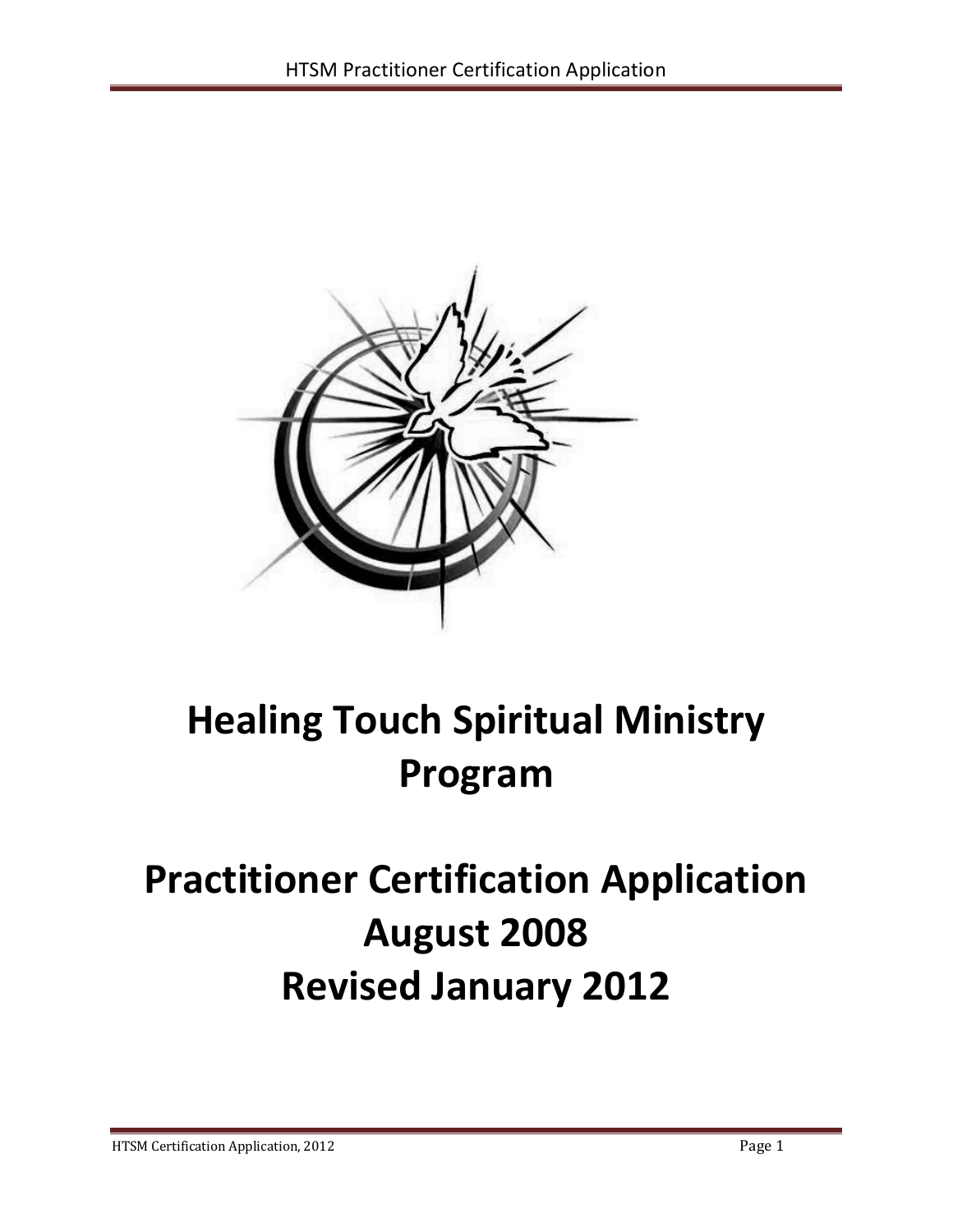**Table of Contents General Information and Instructions 2 - 4 Requirements and Submittal Guidelines 5 - 12 Appendix 13-17 Practitioner Application 13 Application Checklist 14 HTSM 203 Instructor's Recommendation 15 Assertion of Personal Responsibility 16 Mentor Assessment & Recommendation 17**

# **Practitioner Certification Application and Requirements General Instructions**

Certification as a Healing Touch Spiritual Ministry Practitioner is open to all students who have satisfactorily completed HTSM 101, 102, 103, 104, 105 in the Basic HTSM program and HTSM 202 and 203 in the Advanced HTSM program and received a Certificate of Course Completion. [Prior to January, 2005 you may substitute HT level 1 and 2 in place of HTSM 103 and 104]. Certification is an appropriate goal for all who wish to establish a Healing Touch Spiritual Ministry practice, or incorporate Healing Touch Spiritual Ministry as a focus within an existing practice.

Certification is intended for the competent practitioner and requires a professional level of development. It is anticipated that individuals approach certification with preparation and work experiences that have contributed to his/her awareness of the concepts of spiritual healing, energetic healing, confidentiality, ethics, and client/practitioner relationship.

#### **General Instructions**

There are two parts to applying for Practitioner Certification:

- Completion of Application Requirements
- Submission and acceptance of an Application for Certification

#### **Application Layout**

- Submit an Application Form and materials in order listed in Checklist (See Appendix)
- Use 8 ½ x 11 paper
- Use 1" margins
- Use a plain type/font such as Arial for ease of reading
- Written summary statements should be one page in length and single spaced except where noted
- Submit double sided copies whenever possible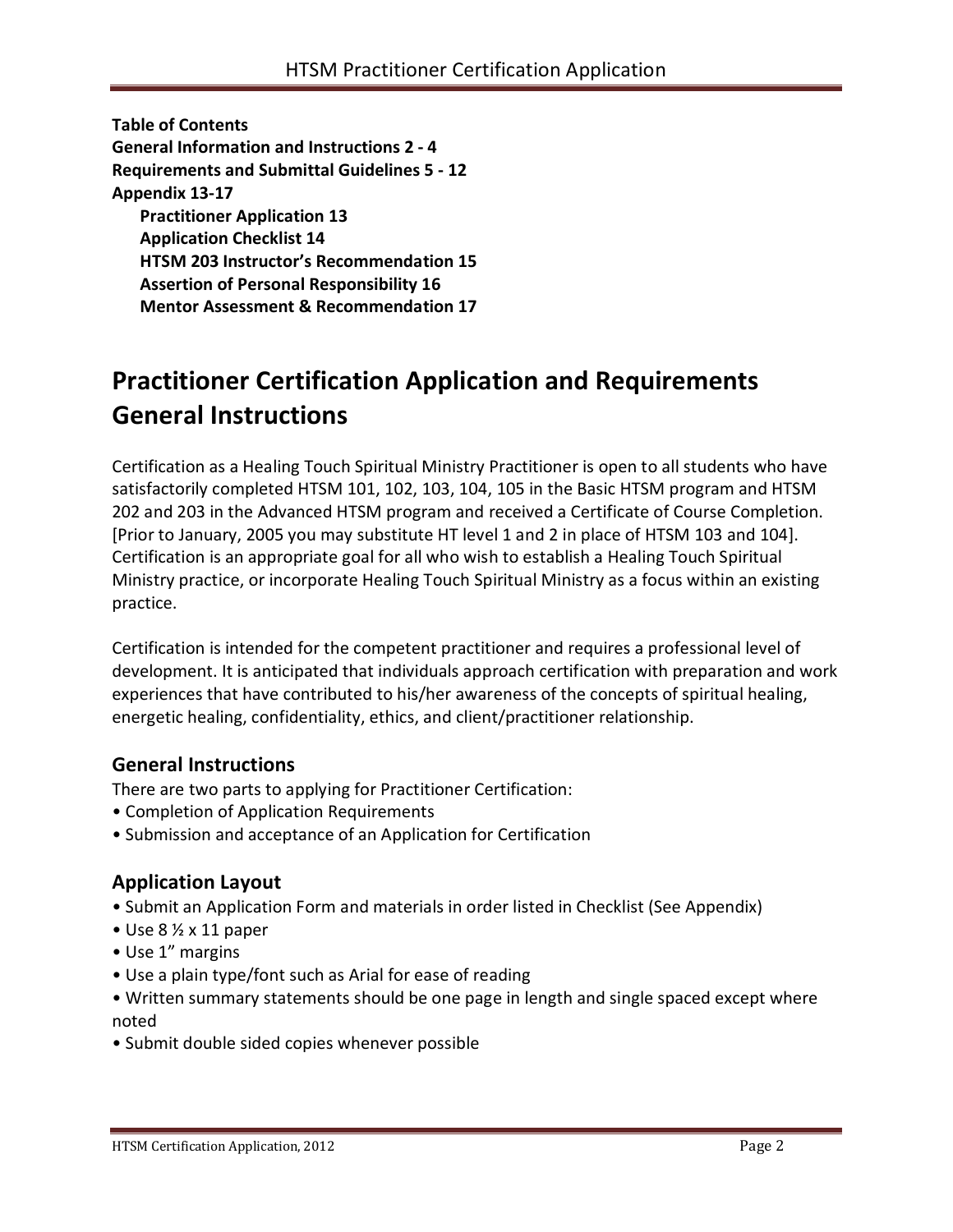#### **Application Submittal**

- · Submit 1 hard copy of your completed application and required materials **or** email your completed application as an attachment to the email address below.
- · Bind the copy with a single staple or round head fastener in the top left corner.
- · Please place your name on each page of your document.
- · Keep a complete copy of your application. Your application will not be returned.
- · A copy of your application will be kept on file at the Healing Touch Program office throughout your application process.
- · **Note:** You may send an email (pdf) copy of your application to [certification@healingtouchprogram.com](mailto:certification@healingtouchprogram.com) **Do not include payment form in pdf.**
- · Application fee is \$250.00. Application fee is non-refundable.
- · There is no fee for re-submission of application materials when an applicant is in **%***Certification Renewal Pending+status.*
- Include a check or money order for \$250.00 payable to Healing Touch Certification. If you would like to pay with a credit card, please fill out the credit information on the application (page 13)

#### **Submit to:**

**Healing Touch Spiritual Ministry Certification Attention: Certification Administrator 15439 Pebble Gate San Antonio, TX 78232**

**Make checks payable to: Healing Touch Certification** 

**Note**: Please notify the Certification Review Board with an email to [htsmcert@gmail.com](mailto:htsmcert@gmail.com) when you send your packet to the address above.

#### **Notification to Applicant**

Applicants will receive a letter, indicating the outcome of the application review within 8 weeks of application submission unless otherwise notified. Status will be noted as *"Certification Approved"*, *"Certification Pending"* or *"Certification Not Approved".* 

*"Certification Approved"* applicants will receive a congratulatory letter, certificate and pin.

*"Certification Pending"* applicants will receive a letter outlining the additional information or actions required to address the Pending status. Guidelines to address issues that are denoted as Pending will be provided.

*"Certification Not approved"* applicants will receive a letter with the reason(s) for this status.

#### **Non-disclosure**

Applicant names, applications, review, critique and outcomes developed during the review process are kept strictly confidential and are available only to those individuals involved in the review process.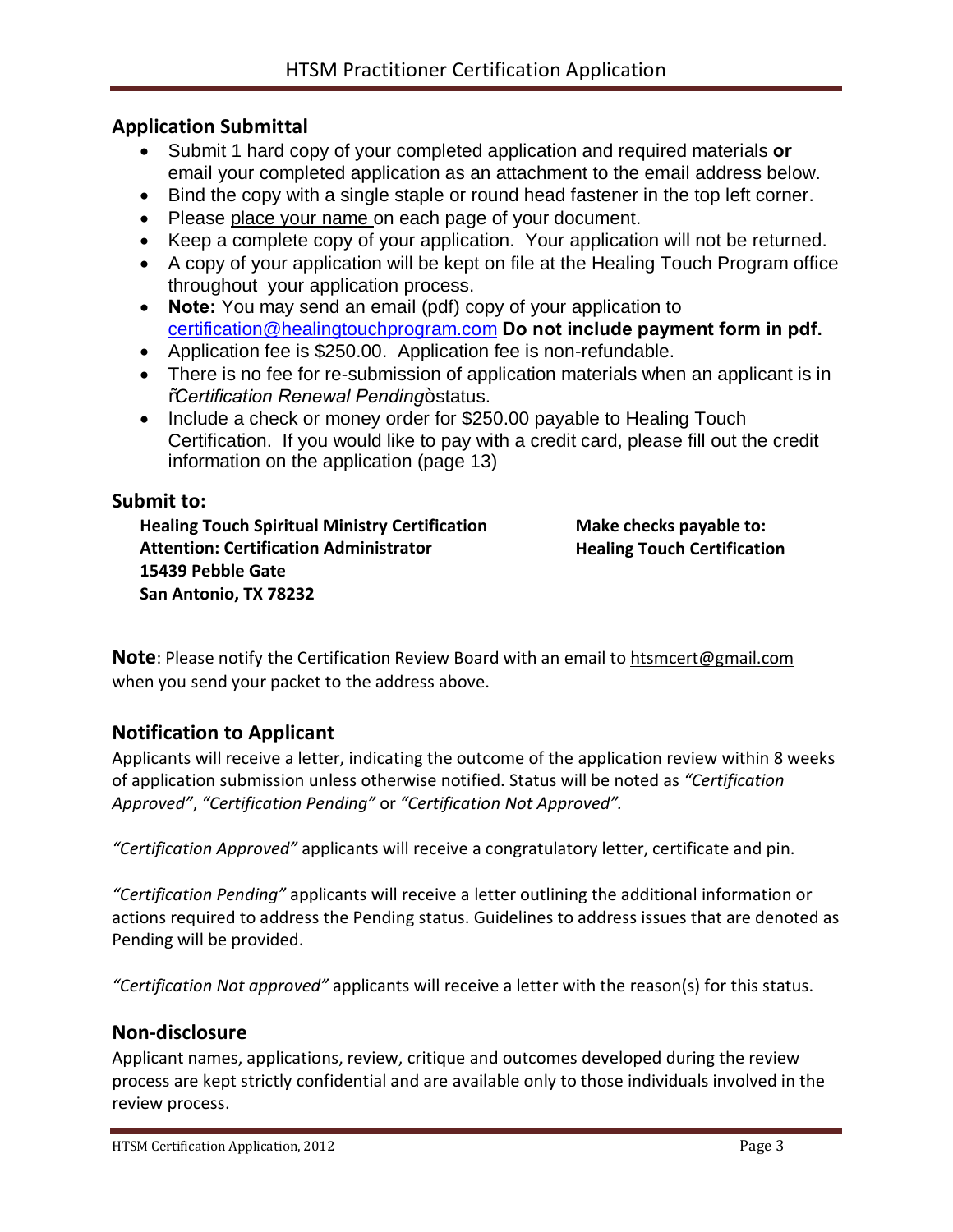#### **Certification Review Panel**

The Certification Review Panel members are Instructors and Certified Practitioners with experience and commitment to the work of Healing Touch Spiritual Ministry. Panel members are chosen by the Chair and Vice Chair of the Review Panel. Panel participants are Instructors and Practitioners in good standing.

Application review is done 4 periods per year, January, April, July and October. **Applications must be postmarked by the first day of the month of the review period and should not be sent more than 30 days prior to the due date.** They will be reviewed by at least two members of the Review Panel. Applications are evaluated based upon completion of all requirements outlined for practitioner credential standards. Certification approval is at the discretion of the Review Panel.

#### **Applicant Grievance Procedure**

An applicant who has a grievance may write to the Chair or Vice Chair of the review panel. Grievances need to be filed within 45 days of notification. The Chair and Vice Chair will work with the review panel to address the grievance. The Chair will notify the applicant of the outcome.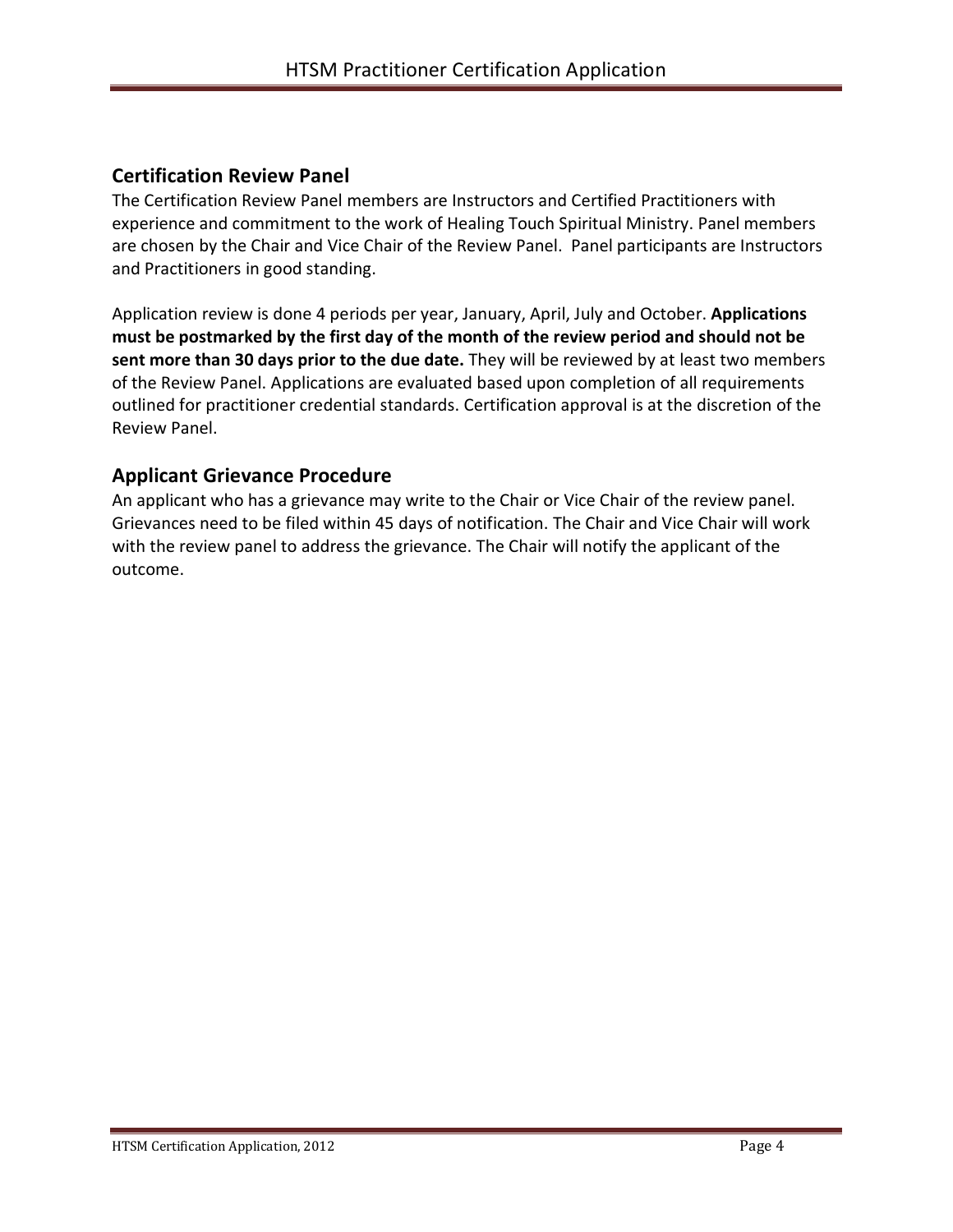# **Application Requirements for Practitioner Certification**

Requirements are listed in the order corresponding to the Application Checklist and in the order supporting material should be included in the application packet.

# **1. Completion of Coursework**

#### **Requirement:**

Completion of Healing Touch Spiritual Ministry courses in both the basic and advanced programs and all coursework for each class is required for certification as a Healing Touch Spiritual Ministry practitioner. All classes must be taught by an approved HTSM instructor through the Institute of Spiritual Healing & Aromatherapy, Inc. [prior to January, 2005, courses that are substituted for HTSM 103 and 104 must be taught by a certified HT instructor]. Upon completion of the Advanced Program and all coursework, a Healing Touch Spiritual Ministry Program Certificate of Course Completion is provided.

#### **Submission Guidelines:**

Include a copy (do not include the original) of the following:

1. The HTSM Educational Transcript that outlines courses taken for The Certificate of Completion for Basic program and the Advanced program: HTSM 101, 102, 103, 104, 105, 202 and 203. [Courses prior to 2005 include acceptance of HTSM Level 1 and 2 or HT level 1 and 2 in place of HTSM 103 and 104].

2. A copy of your Certificate of Completion as an Advanced Healing Practitioner signed by the Healing Touch Spiritual Ministry Program Director.

3. Copy of your HTSM 203 Instructor Recommendation form signed by your Instructor (or signed by Program Director or designated Instructor if your coursework was completed after attendance at the 203 course). Since this requirement was not part of the program prior to August, 2008, this form may be sent to the program director to sign.

4. A List of Healing Touch Spiritual Ministry classes taken in addition to your initial class for each course or level. Please include course number, class date, instructor and your role (student, coordinator, helper, etc).

Note: If you have lost your transcript, please contact the ISHA office for a duplicate at [staff@ISHAhealing.com](mailto:staff@ISHAhealing.com) .

### **2. Professional Resume**

Composing your professional resume provides you with experience in presenting yourself to the general public as a Healing Touch Spiritual Ministry practitioner.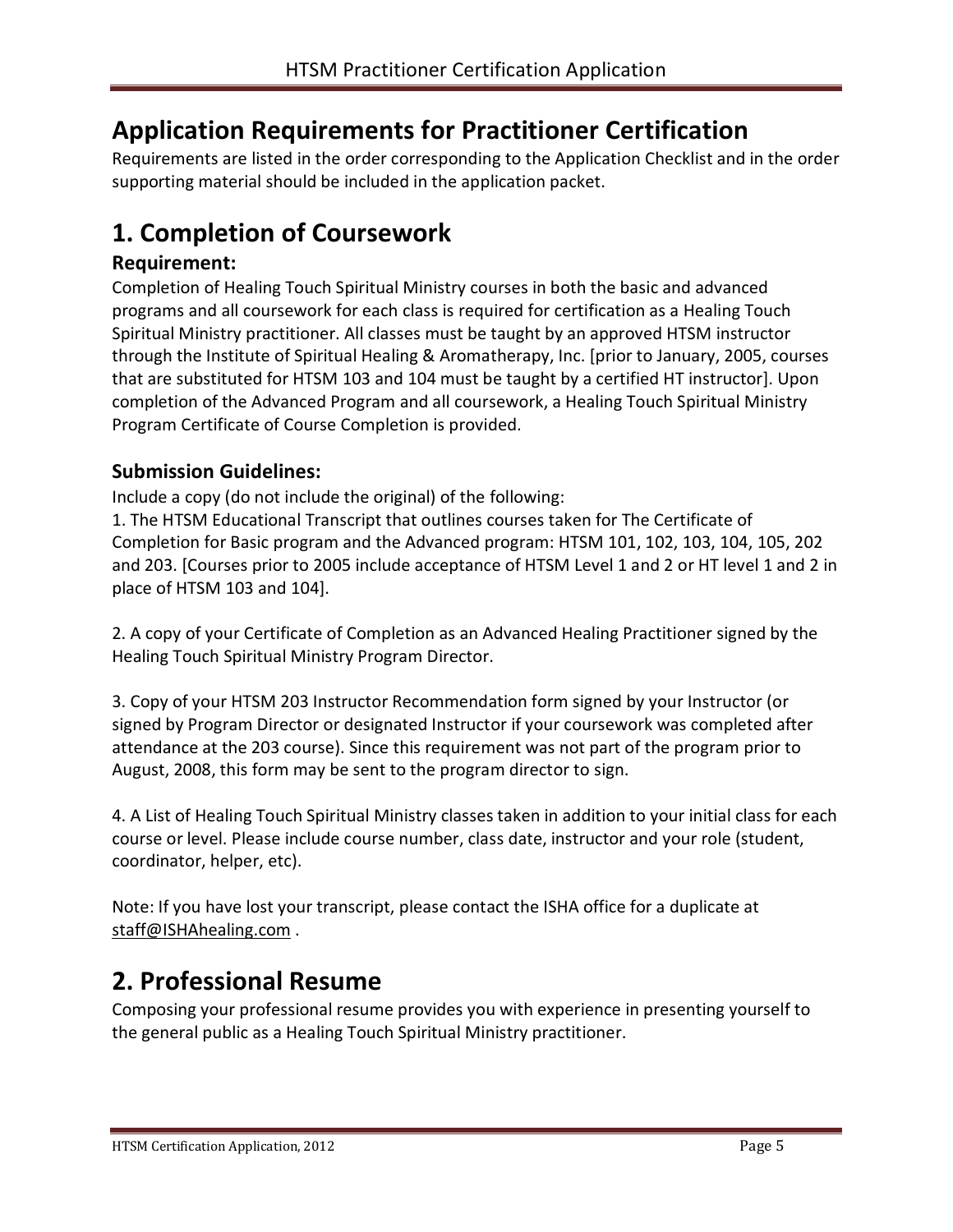#### **Requirement:**

A one to two page Professional Resume prepared in a format consistent with professional resumes.

#### **Submission Guidelines:**

Include the following information in your resume:

- · Formal education (Include locations/dates)
- · Work experience
- · Healing Touch Spiritual Ministry Completion
- · Additional related education or training (Includes an explanation of any acronyms and terms that are not related to nursing)
- · Professional recognition, licensure or certification
- · Professional membership or affiliations
- · Accomplishments or awards (do not include copies of certificates)
- · Summary list of published works
- · Other related interests

### **3. Self Evaluation & Development**

Self study/examination is an important element in the journey of the healer. It is also a useful tool in tracking growth and development.

#### **Requirement:**

A Self Study Summary, which addresses your development as a Healing Touch Spiritual Ministry Practitioner.

#### **Submission Guidelines:**

Include a one to two page single spaced report, which addresses your evolution as an Advanced Healing Touch Spiritual Ministry Practitioner. Answer the following questions and include other pertinent information:

- How have you grown in the process of taking Healing Touch Spiritual Ministry Program courses?
- Describe your understanding of yourself as an "energy being" and as an instrument of God's healing for others.
- Describe your spiritual journey in becoming a HTSM healing practitioner.
- How are you continuing your professional development?
- How do you integrate your personal gifts and talents as a HTSM healing practitioner into your personal and professional life?
- Include information about your Healing Touch Spiritual Ministry practice and what you envision for yourself, your clients and your church/community.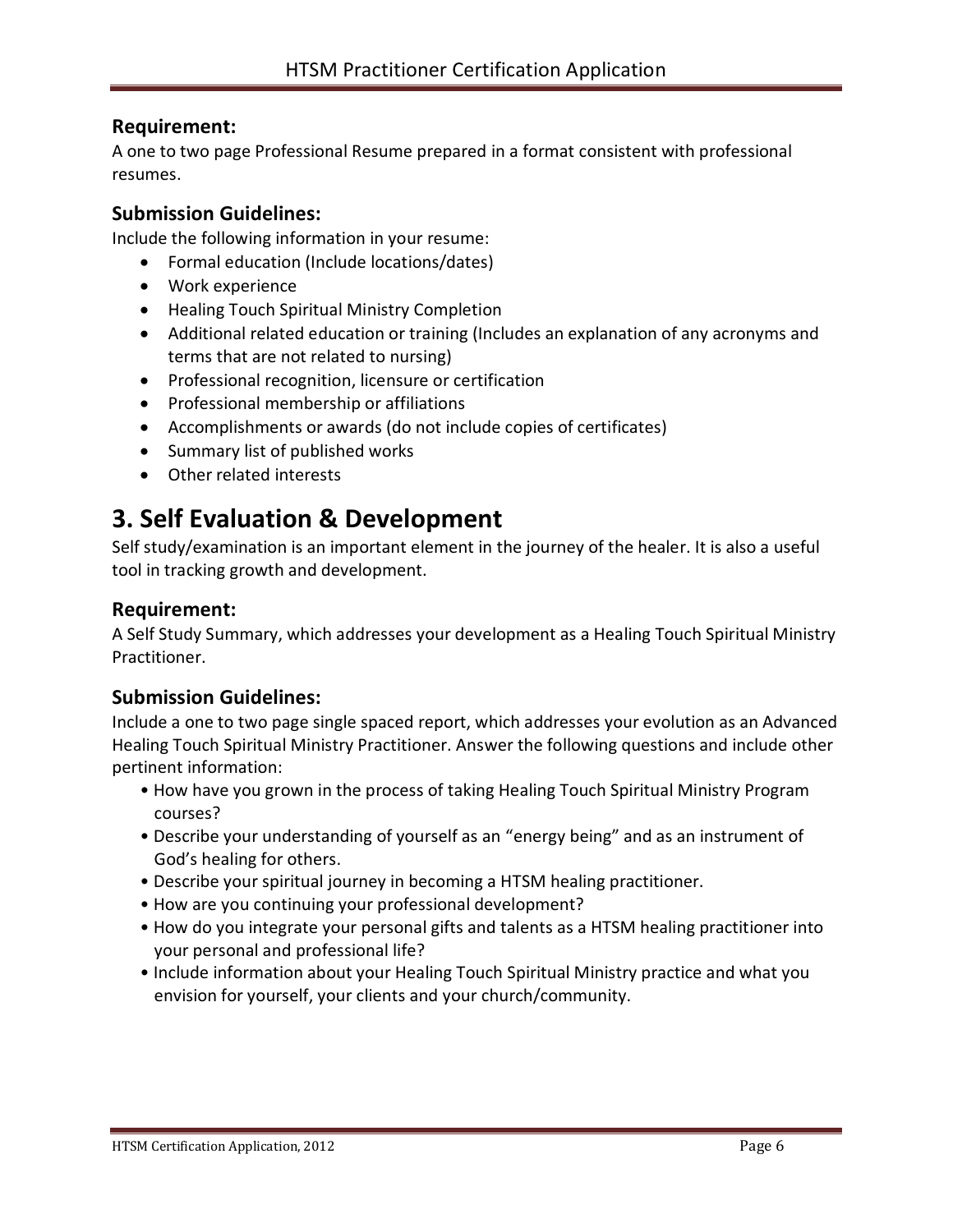# **4. On-going Self Care Healing Activities**

Part of the efficacy of Healing Touch Spiritual Ministry is helping persons manage their self care toward optimal wellness and quality of life. A way to focus on self care and one's inner landscape is to practice on-going self-care activities yourself.

#### **Requirement:**

A Self Care Report based on your on-going self care activities—physical, mental/emotional and spiritual. Explain how these activities have contributed to your development as a HTSM healing practitioner.

#### **Submission Guidelines:**

1. List 3 on-going self care activities that you are doing for yourself in each of the areas of physical, mental/emotional, and spiritual.

Include the following:

- Name of self care activity
- Date started (approx)

2. Describe one experience in each category (Physical, mental/emotional, and spiritual) and how you have personally benefited in their practice. Submit a one page single spaced report description for each of your three (3) chosen on-going self care experiences. Include reflective statements which address the following questions:

- · How has the experience contributed to your understanding of the importance of self-care?
- · Did the experience broaden your knowledge from a holistic perspective and how?
- · How has this experience influenced the way you would work with clients & conduct your Healing Touch Spiritual Ministry practice?

# **5. Educational Resources**

Becoming a practitioner of the healing arts requires a commitment to professional development through a multidimensional search toward physical, emotional, mental and spiritual growth.

In partial fulfillment of the Certification process, it is required that the Applicant read books, listen to educational offerings, and attend conferences relevant to the development of the Healing Touch Spiritual Ministry practitioner, ten (10) of which must be reported to fulfill this requirement. There are a myriad of ways to continue the exploration of energy therapies and spiritual healing. Books and suggested reading are listed in the HTSM curriculum in each of the student notebooks.

#### **Requirement:**

A minimum of 7 books must be included with one in each of the six categories listed below. Prepare an Educational Resource Report on **ten (10) resources** which can include your 7 books, plus 3 which can be either books, tapes or conferences which have assisted in your continued progress and development as a HTSM healing Practitioner.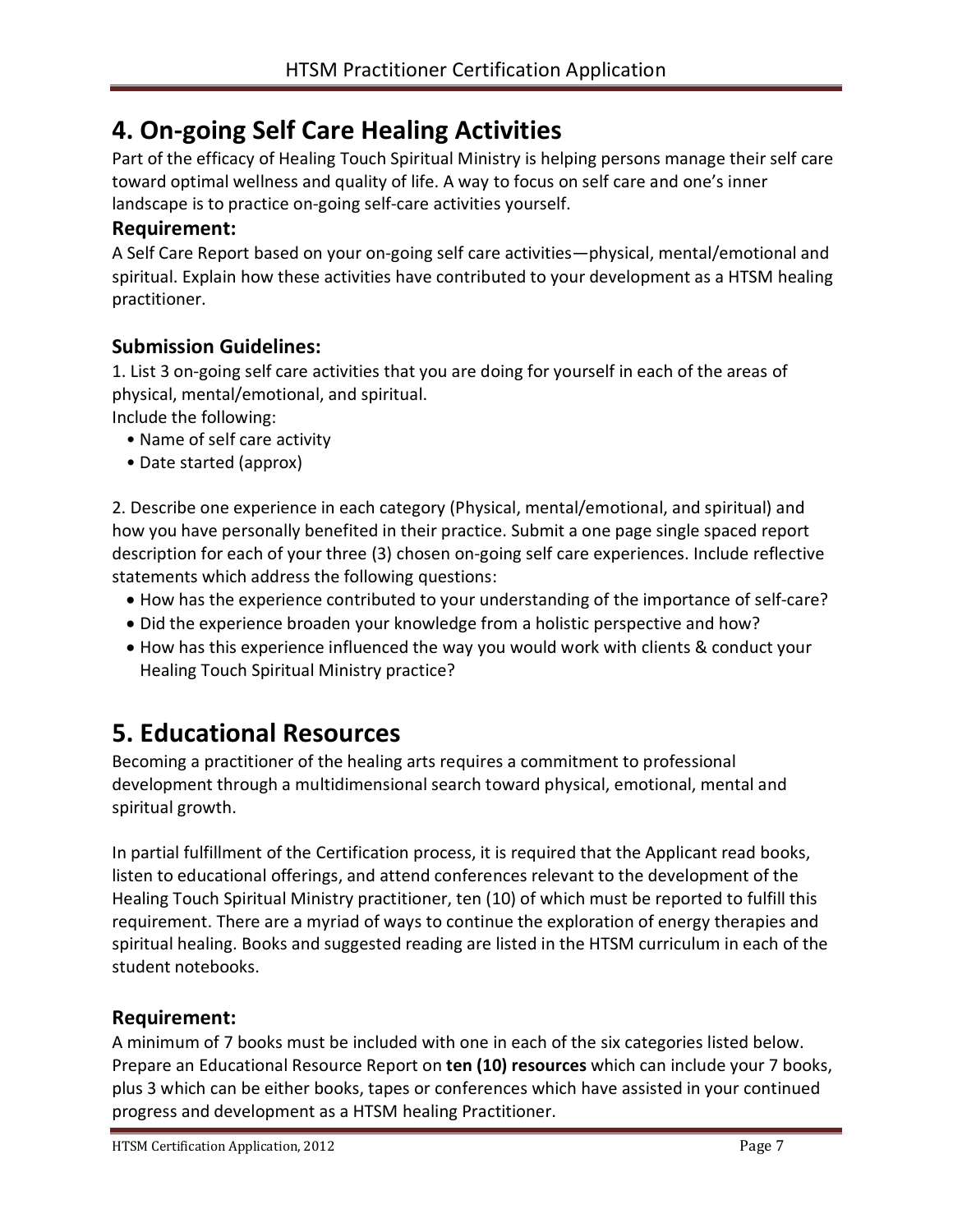Each of the following six topics/categories must be addressed by one or more resources/studies:

- Healing Touch Spiritual Ministry or Healing Touch
- Energy healing/Holistic Health Care
- Spirituality/prayer/journaling
- Personal growth and development/self-care
- Ethics
- · Scientific principles/quantum physics

#### **Submission Guidelines:**

Include a single-spaced, (250 words one half page maximum), report for each source submitted. This requirement is not asking for a book report but rather, a description of how this particular book, tape or conference has affected you personally and helped in your development as a HTSM healing practitioner. Give enough description of the book to indicate your grasp of the material. Emphasize how you have implemented this material into your practice and/or daily living.

Be sure to document the following in your 250 word paragraph for each report:

- Topic/Category
- For Books & Tapes: full title, author, publisher and date of publication
- For Conferences: title, instructor(s) and credentials, dates, location and number of hours attended

• Include a description of some of the ideas/theories presented and your own reflective statements which consider the following questions:

- Does the information presented appear sound to you?
- Could it be incorporated into your self-care practice?
- Did it stimulate your own creative process?
- How might some of these ideas be applied in your Healing Touch Spiritual Ministry practice?

#### **6. Supervised Mentorship** *Please read Chapter 7 in the 202 workbook.*

Mentorship in the Healing Touch Spiritual Ministry program is about walking with another person as they grow and develop on their path in life including their skill development as facilitators of healing for others.

Cultivating and sustaining a mentoring relationship is an important aspect of the growth and development of the expert HTSM advanced healing practitioner. The mentor is someone who has the capacity to help you expand your personal concept of being a capable, confident and competent practitioner. The mentor will be assessing and cultivating your case management skills, how you create healing environments and whether you practice within the HTSM Scope of Practice in an ethical manner.

Co-mentorship with more than one mentor is accepted and encouraged as long as a qualified primary mentor is designated. This option offers the applicant opportunities to develop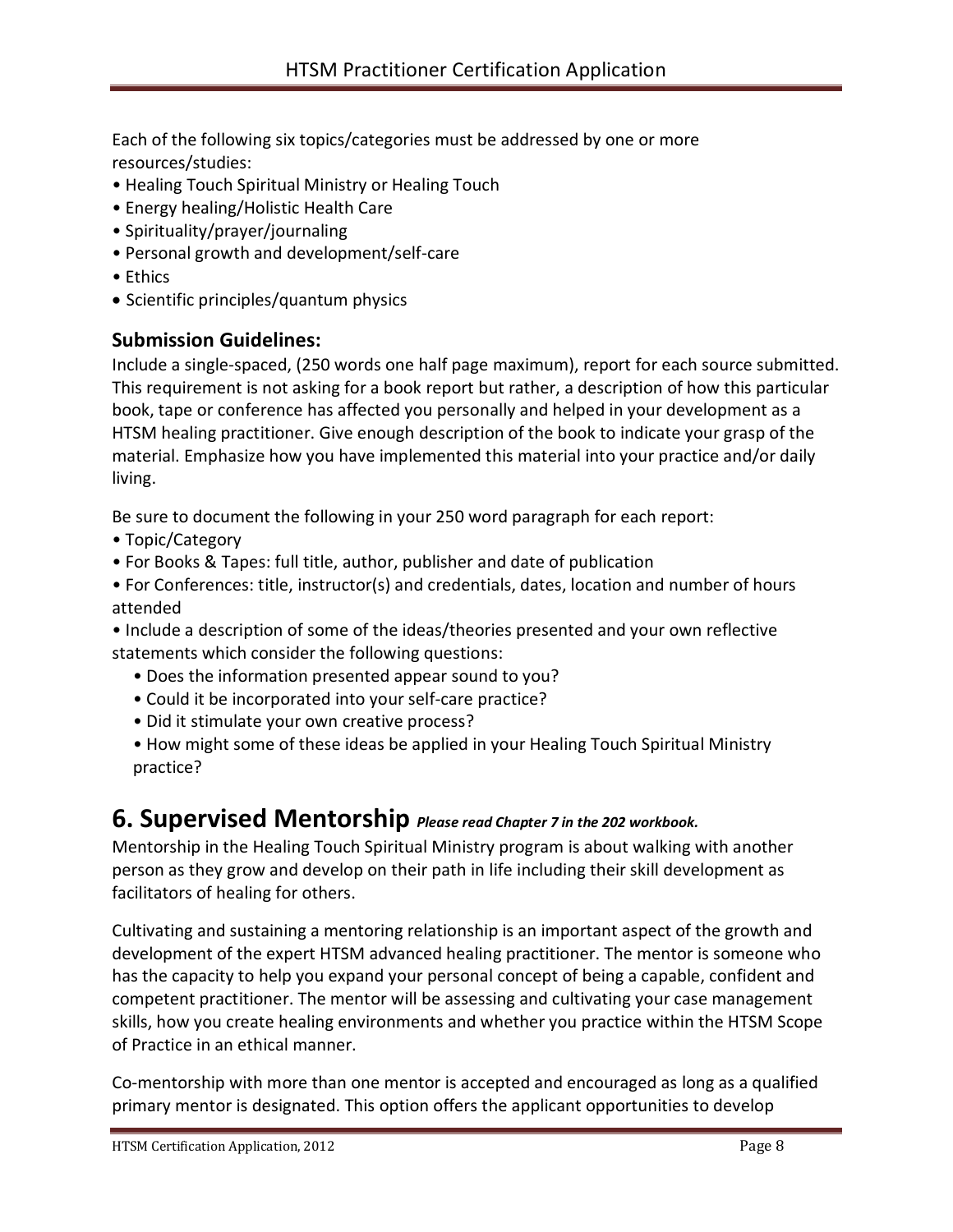practitioner-to-practitioner mentoring. Group mentoring is also acceptable as long as each individual mentee has some individual mentoring sessions.

#### **Requirement:**

Participation in six months to one year apprentice mentorship with an approved mentor through the Healing Touch Spiritual Ministry program (this may be the mentorship connected with the completion of the Advanced Practice classes). Mentorship may exceed one year. Note: If HTSM program and mentorship have been completed but your current mentor is not on the list of approved mentors, then you are required to complete an additional 30-60 day mentorship with an approved HTSM mentor. The goal of the additional mentorship is to review your case study and course work to make sure HTSM certifications are met.

#### **Mentor supervision will be required to provide:**

Documentation for a minimum of 6 to 12 completed contact or conference sessions with your mentor who must be an approved HTSM mentor. The 6 to 12 sessions should contain the following:

- · At least 6 one-to-one contacts which may be done in person, via email or telephone conversation.
- · Additional contacts may be done in a group mentorship setting. Contacts include supervised visits providing your mentor, or designated proxy, a Healing Touch Spiritual Ministry session performed on the mentor or the designated proxy, and one observed Healing Touch Spiritual Ministry session. These may be observations of the mentee working with another practitioner in a ministry setting. In the case of long distance mentorship, a designated proxy, or videotape, may be used for the required observed/received sessions.

#### **Submission Guidelines:**

Include the following:

- A Mentorship Experience Report (one page maximum) addressing the contact frequency with your mentor and pertinent information related to your development as a HTSM healing practitioner. Areas to emphasize in the mentor/mentee relationship are: professionalism, ethical issues, case management, personal growth as a healer and other meaningful issues important to you.
- Applicant's signed Assertion of Personal Responsibility form
- A completed Mentor Assessment and Recommendation form
- A mentor Letter of Recommendation indicating general competence of the applicant within a practice setting.

### **7. Ethics & Professionalism**

Knowledge of the ethical and legal framework provided both by the HTSM program and federal, state and community laws, regulations, guidelines and standards is necessary when starting a practice.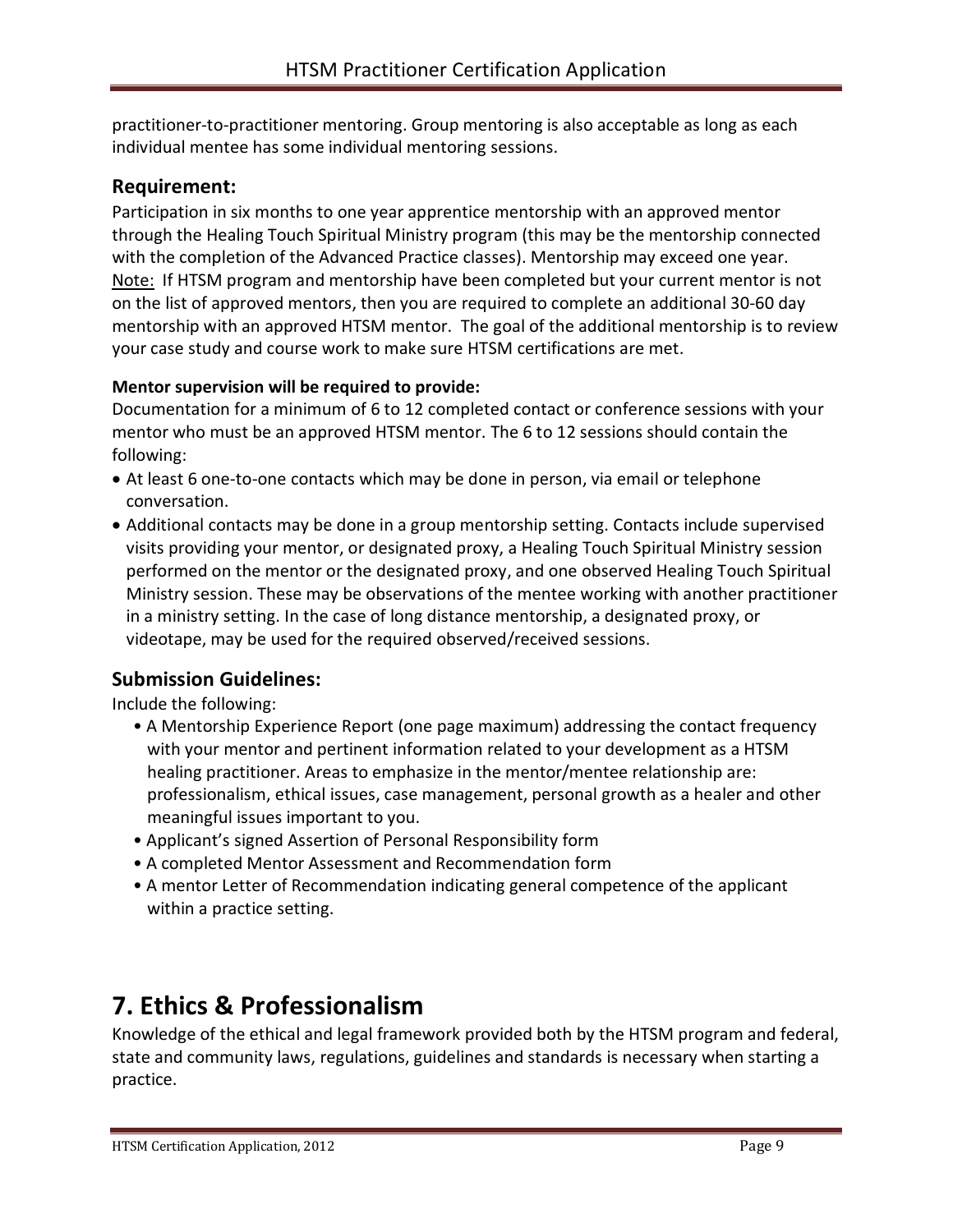#### **Requirement:**

Knowledge and evidence of an ethical framework that guides your practice of Healing Touch Spiritual Ministry.

#### **Submission Guidelines:**

Include the following:

- A half page single spaced reflection on your decision regarding the need for and use of an informed consent in your practice.
- A one page single spaced report reflecting adherence to the Healing Touch Spiritual Ministry Program Standards of Practice. Include in this report your personal guidelines for making referrals to other appropriate practitioners.

### **8. Evidence of Healing Touch Spiritual Ministry Practice**

The purpose of this requirement is to provide an opportunity for the Healing Touch Spiritual Ministry Practitioner to demonstrate the ability to competently manage a case with a client who has a disturbance in the biofield and to demonstrate integration of prayer, hands-on healing methods and anointing with essential oils.

#### **Requirement: (This is a 2 part requirement)**

- **• Part I – Case Study**
- **• Part 2 – Healing Touch Spiritual Ministry Session Documentation**

Please use the five step Healing Touch Spiritual Ministry Sequence format for each requirement. (Refer to Healing Touch Spiritual Ministry Notebook HTSM 202, pages 26-34.)

#### **Part I – Case Study**

Prepare a Case Study addressing four (4) to five (5) sessions with a client to highlight your abilities to assess the needs of a client, to create and hold a healing space over time, and to provide effective energetic interventions that promote healing. This provides the opportunity to describe and promote your unique talents in a caring relationship, using what you have learned within the Healing Touch Spiritual Ministry Program.

#### **Submission Guidelines:**

#### **1. Case Study (5 phase format)**

The Case Study should be approximately 10 numbered pages, double-spaced in a narrative format. The client's name should not be included, only initials should be used. If any of the client sessions were conducted with another practitioner, you must clearly state the role of each practitioner in the session. Your Case Study should include the following for each reported client session:

#### **1. Assessment Phase (Information Gathering)**

· Collecting personal information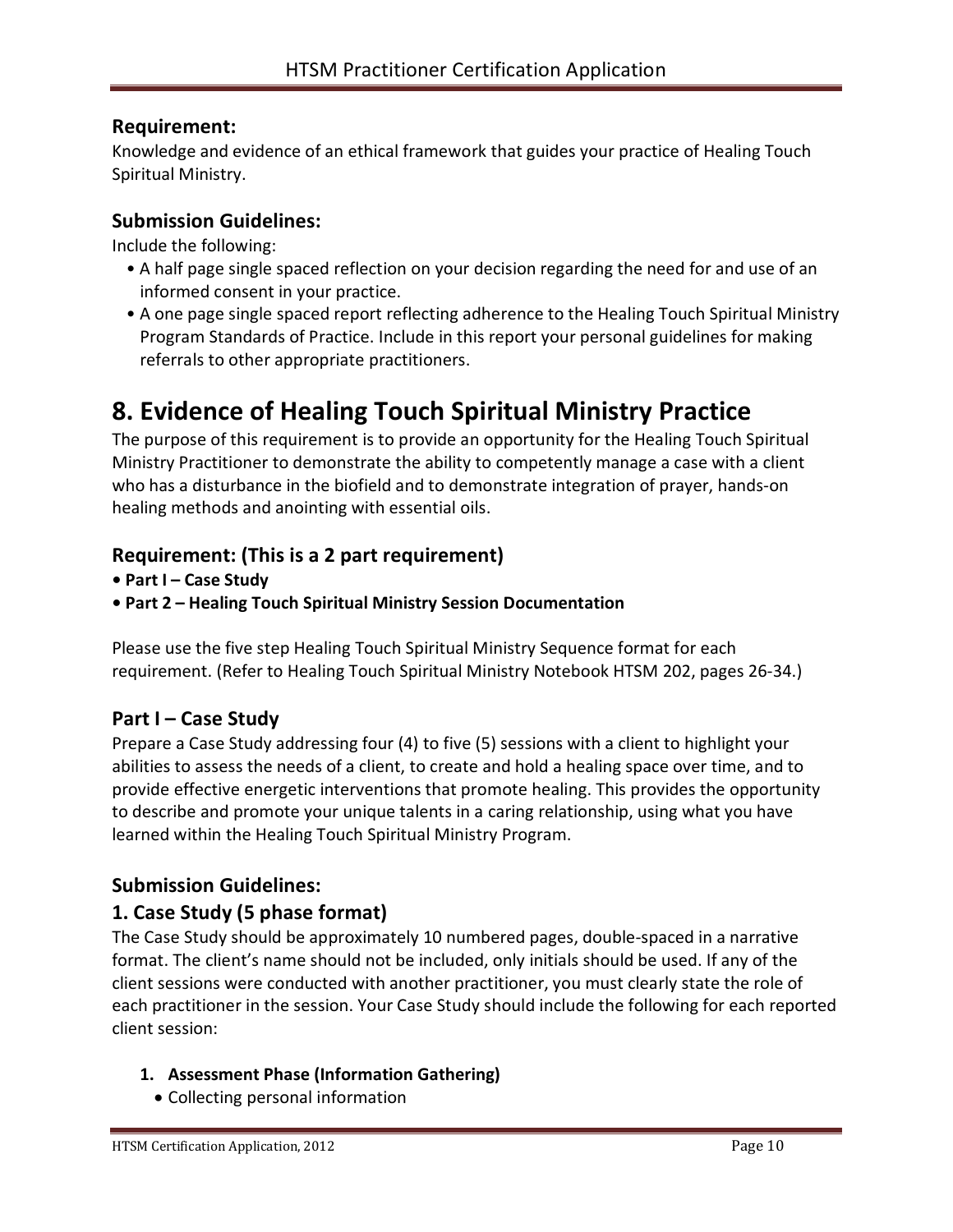- · History
- · Stress level, self-care activities
- · Energy assessment
- **2. Planning Phase (Mutual Goal Setting)**
	- · Short-term mutual client goals
	- · Long-term mutual client goals
- **3. The Doing Phase (Implementing your interventions)**
	- · Prayer
	- · Healing methods
	- · Anointing with oils
- **4. The Reflecting Phase (Evaluation)**
- · Documentation
- **5. The Completion Phase**
	- · Follow-up
	- · Discharge
	- · Referrals

Include a summary of the following information with your case study.

• **Final Evaluation:** Summarize how health issues and treatment goals were met or changed over time along with the energetic patterns observed such as specific chakras that were repeatedly compromised, biofield patterns or sensations, issues related to specific body systems or locations, etc.

• **Discharge Planning**

• **Referrals** made during the course of treatment. If no referrals were made, explain why. For cases involving more than  $4 - 5$  sessions over an extended period, provide a brief summary of the sessions.

#### **Part 2. Healing Touch Spiritual Ministry Session Documentation**

Provide one documented individual client session utilizing techniques not included in your Case Study. Various methods/techniques are contained in the HTSM course materials. Follow the 5 step HTSM Sequence for this session. For example, if you did not use chelation in your case study, then choose an individual client session with another client in which you appropriately used chelation. The applicant may use Healing Touch Spiritual Ministry Program documentation forms or choose to describe in narrative format the five steps of the session.

Documentation forms should be submitted in a legible fashion. Narrative documentations should be in double spaced typewritten format - two page maximum. You may include drawings of pre and post energetic assessments if desired. Include the rationale for the selection of your chosen techniques. (Sample documentation forms can be found in the Appendix of the HTSM 202 Notebook.)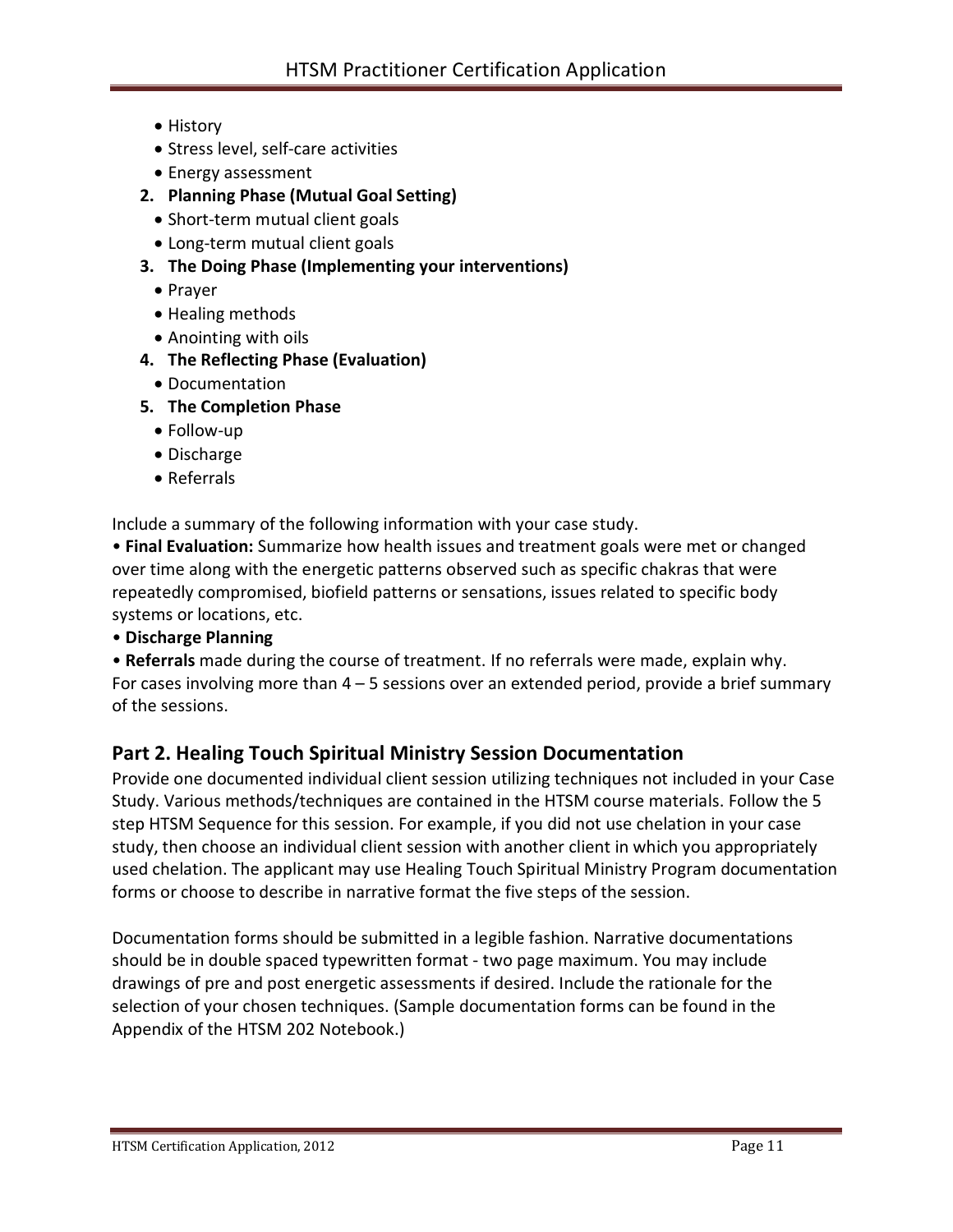### **9. Community Contribution**

The community contribution is your opportunity to give back your time and talent and to demonstrate your ability as a Healing Touch Spiritual Ministry healing practitioner within a community setting.

#### **Submission Guidelines: (This is a 2-part requirement)**

#### **Part 1 Establishing a Healing Ministry Part 2 Research Project**

#### **Part 1. Establishing a Healing Ministry**

**Submission Guidelines:** Submit a copy of the healing ministry you established. Include the following points in your summary—this may be in narrative format:

- · Vision/goals
- · Policies/procedures
- · Implementation
- · Marketing/communication
- · Evaluation

#### **Part 2. Research Project**

**Submission Guidelines:** Submit a one page summary of your "mini" research project that includes the following:

- · Project Question
- · Hypothesis
- · Data Collection
- · Results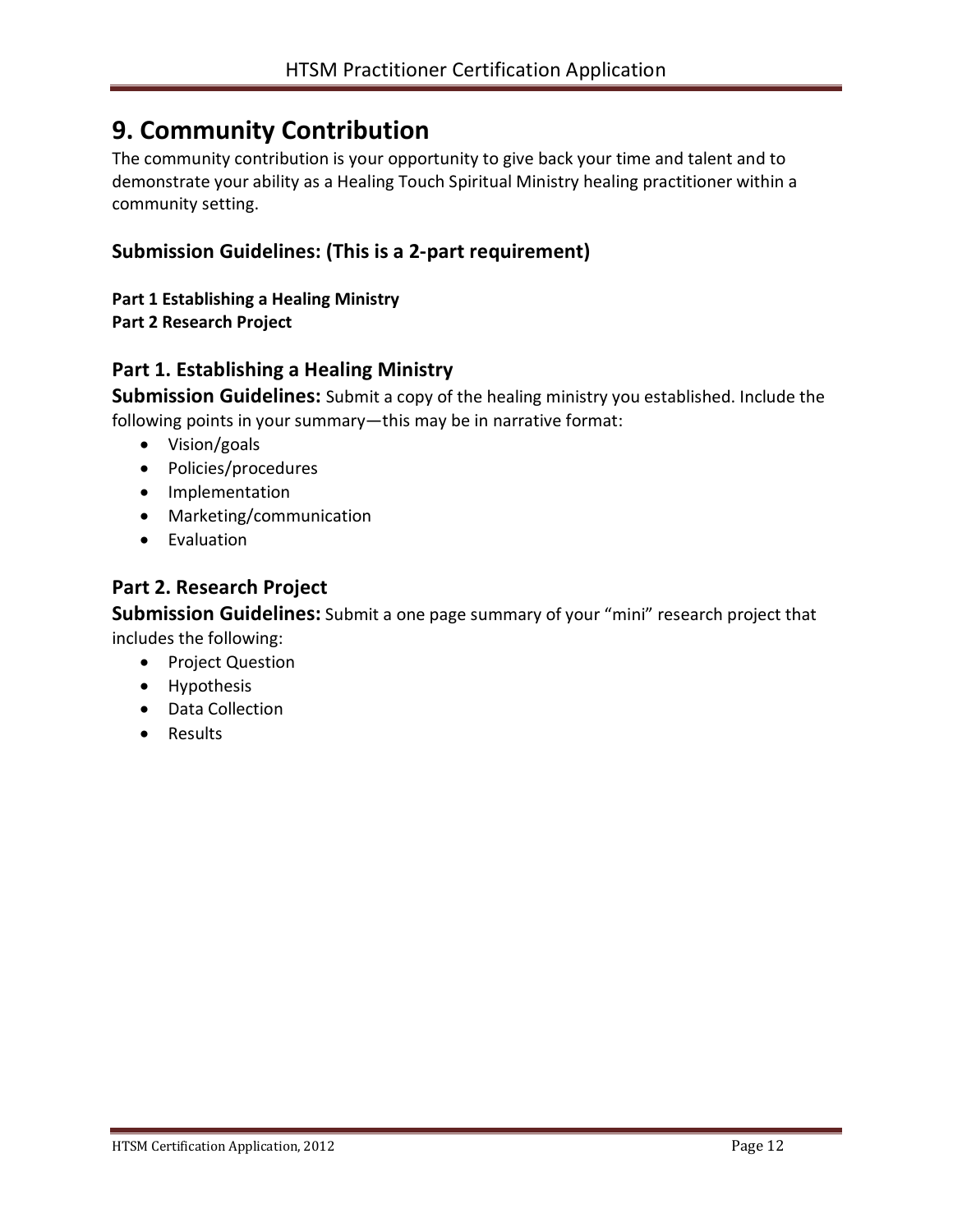# **Appendix Practitioner Certification Application**

| Last                                                                                                                                                                | First | MI |
|---------------------------------------------------------------------------------------------------------------------------------------------------------------------|-------|----|
|                                                                                                                                                                     |       |    |
|                                                                                                                                                                     |       |    |
|                                                                                                                                                                     |       |    |
| Include the phone number(s) and email address you want HTP to use for communication:                                                                                |       |    |
|                                                                                                                                                                     |       |    |
|                                                                                                                                                                     |       |    |
| Please fill out and attach the Application Checklist.                                                                                                               |       |    |
| <b>SEND PACKET TO:</b><br><b>Healing Touch Spiritual Ministry Certification</b><br><b>Certification Administrator</b><br>15439 Pebble Gate<br>San Antonio, TX 78232 |       |    |
| Payment information (Make check payable to Healing Touch Certification):<br>____ Enclosed is a check or money order for \$250.00                                    |       |    |
| Please charge \$250.00 to my credit Card Please Circle One: VISA M/C<br>Do not include this information in pdf if filing electronically.                            |       |    |
| Three digit safety code _________                                                                                                                                   |       |    |
| Office Use Only: Auth # ____________________________CC Order #__________________                                                                                    |       |    |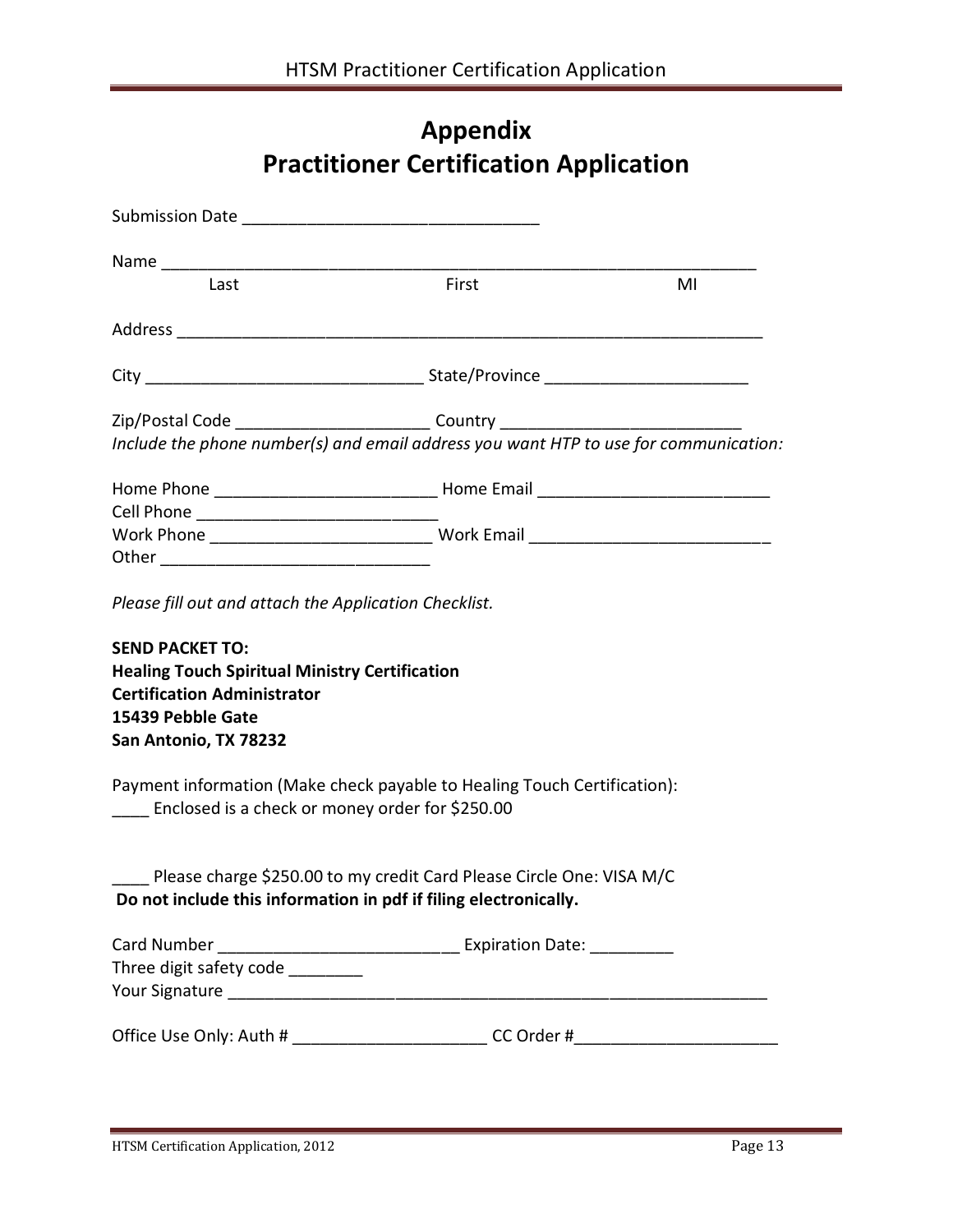# **Appendix Certification Application Checklist**

*To be used as your final checklist to insure all requirements are met and materials included. Include checklist with your application packet. Please organize materials in the same order as the checklist below.* 

- 1. Completion of Coursework
- HTSM Educational Transcript reflecting Class Completion for each initial course: HTSM 101, 102, 103, 104, 105, 202, 203. [For certificates prior to January, 2005, HTSM Level 1 and 2 or HT level 1 and 2 may be substituted for HTSM 103 and 104]
- \_\_\_\_ Certificate of Completion as Advanced Healing Practitioner signed by the Healing Touch Spiritual Ministry Program Director
- \_\_\_\_ HTSM 203 Instructor Recommendation form signed by your Instructor (may be signed by Program director)
- List of additional Healing Touch Spiritual Ministry classes
- 2. Professional Resume
- \_\_\_\_ Professional resume included
- 3. Self Evaluation & Development
- Self Study Summary
- 4. On-going Self Care Healing Activities
- \_\_\_\_ List of 9 Ongoing Self Care Activities
- Description of three experiences most beneficial to you
- 5. Educational Resources
- \_\_\_\_ 10 Education Resource Reports
- 6. Supervised Mentorship
- **\_\_\_\_** Mentorship Experience Report
- \_\_\_\_ Assertion of Personal Responsibility form
- \_\_\_\_ Mentor Assessment & Recommendation form
- Mentor Letter of Recommendation
- 7. Ethics & Professionalism
	- \_\_\_\_ Reflection on the use of informed consent in your practice
- Report reflecting adherence to Healing Touch Spiritual Ministry Program Standards of Practice
- 8. Evidence of Healing Touch Spiritual Ministry Practice
- \_\_\_\_ Case Study
- \_\_\_\_ One documented Healing Touch Spiritual Ministry Session
- 9. Community Contribution
- \_\_\_\_Healing Ministry report
- \_\_\_\_Research project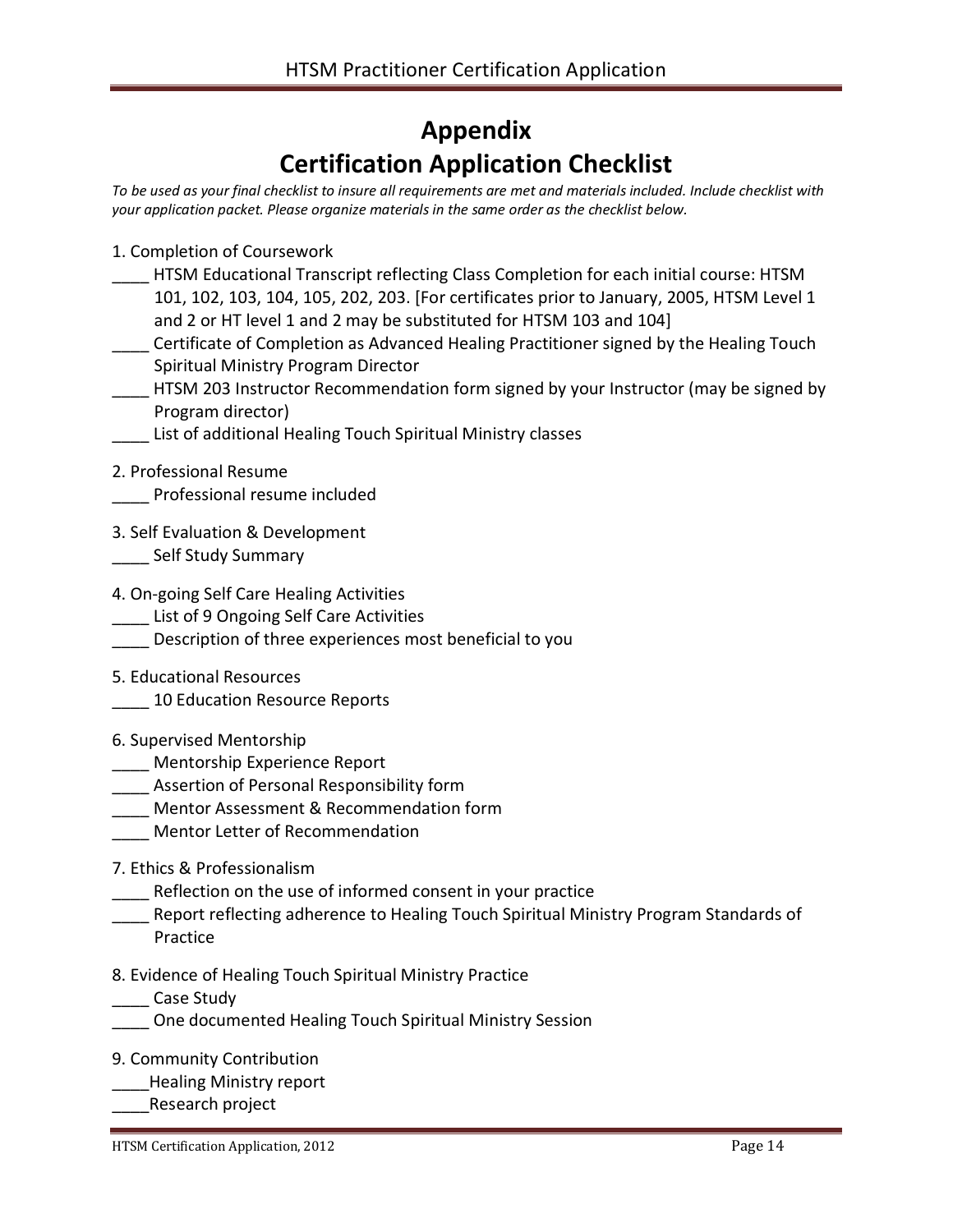# **Appendix**

# **HTSM 203 Instructor's Recommendation for Certification**

*This recommendation is to be completed by your HTSM 203 Instructor (Program Director or designated Instructor).* 

| Applicant's Name                   |                                                                                                                                                                                               |    |
|------------------------------------|-----------------------------------------------------------------------------------------------------------------------------------------------------------------------------------------------|----|
| Last<br>Instructor's Name          | First                                                                                                                                                                                         | MI |
| Last                               | First                                                                                                                                                                                         |    |
| Address                            |                                                                                                                                                                                               |    |
|                                    |                                                                                                                                                                                               |    |
| Zip/Postal Code __________________ |                                                                                                                                                                                               |    |
|                                    |                                                                                                                                                                                               |    |
|                                    |                                                                                                                                                                                               |    |
|                                    |                                                                                                                                                                                               |    |
| to apply for certification.        | certification as a Healing Touch Spiritual Ministry healing practitioner. He/she has completed<br>the Healing Touch Spiritual Ministry Advanced Program coursework and has met all requisites |    |
|                                    |                                                                                                                                                                                               |    |
|                                    |                                                                                                                                                                                               |    |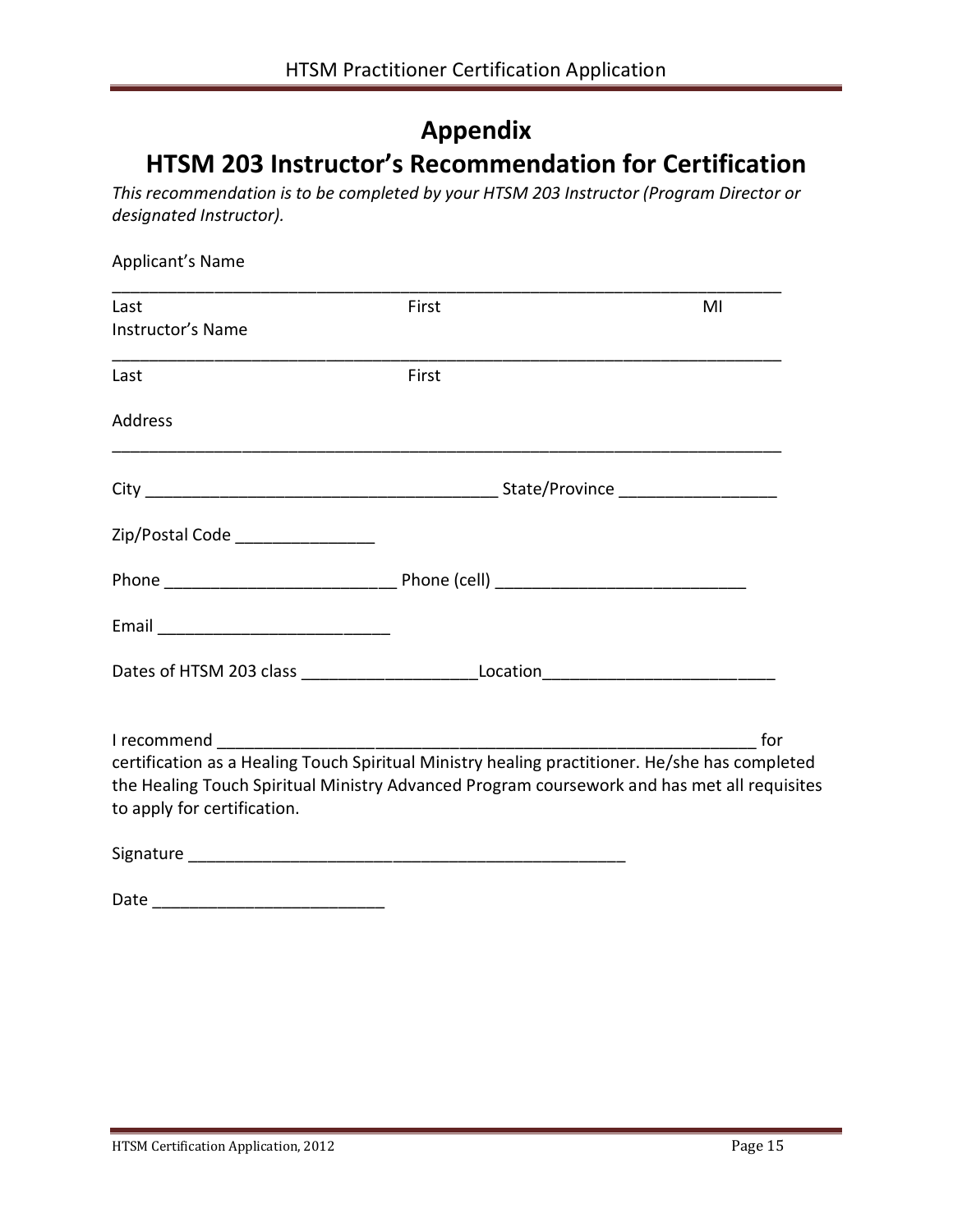# **Appendix Assertion of Personal Responsibility**

I can demonstrate and use all the techniques taught in the Healing Touch Spiritual Ministry courses HTSM 101 through 203.

I understand the principles and concepts of using an informed consent form with clients.

The case study included in my application packet describes my unique abilities in a caringhealing relationship, using what I have learned within the Healing Touch Spiritual Ministry Program. It demonstrates my level of proficiency as a competent Healing Touch Spiritual Ministry practitioner and my professional development and practice.

I take personal responsibility for clarifying and interpreting the content and scope of Healing Touch Spiritual Ministry and I maintain confidentiality of my healing activities and the documentation of all care provided.

I have read and understand the Healing Touch Spiritual Ministry Program Code of Ethics and the Scope of Practice and I attest that my practice adheres to these standards.

I take responsibility to obtain and maintain appropriate legal credentials, permissions or qualifications necessary to touch the human body as required in my state or geographical area.

| Have you ever been convicted of a felony? Yes | No. |
|-----------------------------------------------|-----|
| If yes, please explain.                       |     |

\_\_\_\_\_\_\_\_\_\_\_\_\_\_\_\_\_\_\_\_\_\_\_\_\_\_\_\_\_\_\_\_\_\_\_\_\_\_\_\_\_\_\_\_\_\_\_\_\_\_\_\_\_\_\_\_\_\_\_\_\_\_\_\_

\_\_\_\_\_\_\_\_\_\_\_\_\_\_\_\_\_\_\_\_\_\_\_\_\_\_\_\_\_\_\_\_\_\_\_\_\_\_\_\_\_\_\_\_\_\_\_\_\_\_\_\_\_\_\_\_\_\_\_\_\_\_\_\_

Signature **Example 2018** 

Date \_\_\_\_\_\_\_\_\_\_\_\_\_\_\_\_\_\_\_\_\_\_\_\_\_\_\_\_\_\_\_\_\_\_\_\_\_\_\_\_

| Name |  |  |  |
|------|--|--|--|
|      |  |  |  |